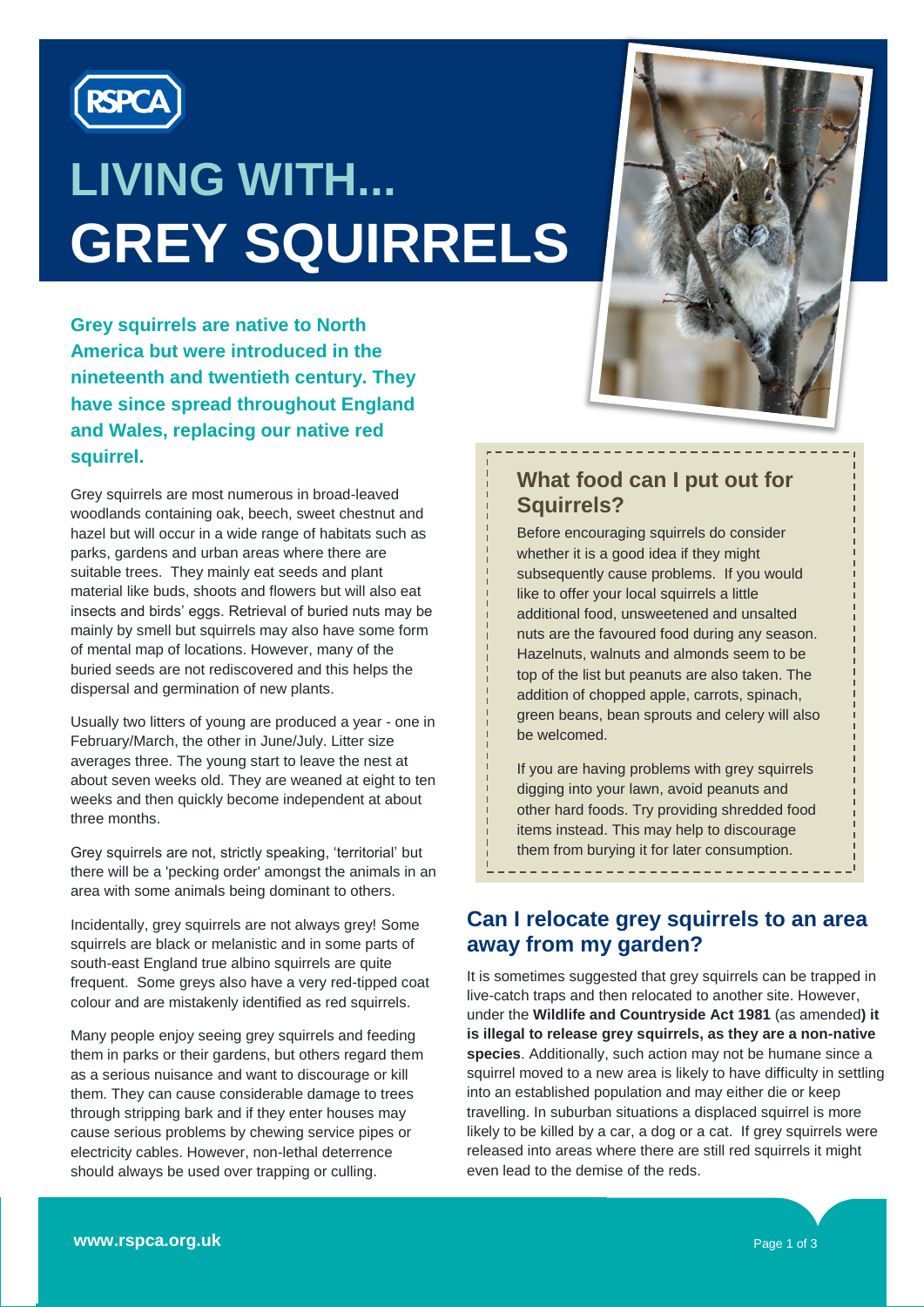### **LIVING WITH... GREY SQUIRRELS**



#### **How can I deter grey squirrels / remove them from my house?**

Prevention is easier than resolving such problems after they have arisen! The eaves, soffits and the rest of the roof should be kept in good repair to prevent access by squirrels. It is also advisable to cut back any branches that overhang the roof which could provide the squirrels with easy access to the property.

 Grey squirrels, as with other wildlife, are attracted to areas where they can gain access to food and shelter. **To discourage them try to reduce the food available**. For example, if you feed the birds use squirrel resistant bird feeders rather than putting food out loose. When planting bulbs; cover them with wire mesh to allow the plants to grow whilst also deterring the squirrels from digging them up.

**Can I provide nest boxes for squirrels?**

Studies of squirrel populations have found that the provision of nest boxes can increase grey squirrel densities. However, an increase in the number of squirrels will lead to an increase in the demand for suitable sources of food and shelter and therefore perhaps increase future conflict with people in the area. It may therefore be advisable to leave the squirrels to select the most appropriate sites that are naturally available in the area for building their dreys. Lightweight summer dreys are shallow platforms of twigs. They are built in June, usually by the juveniles.

If you decide to provide a wooden nest box as a potential winter nesting site, it needs to be a larger version of a bird nest box with a hinged sloping roof. The height of the back should be about 60cms, with the height of the front approximately 50cms, the width 28cms and the depth 25cms. Provide an entrance hole, approximately 7cms square, in the top back corner of a side panel rather than in the front of the box. Securely place the nest box high up in a tree.

- If squirrels have gained access to the loft, try and find out if the squirrel has built a nest and is rearing young. **If there are young then, if at all possible, delay action until they have left the nest**. Wait until the whole family is safely able to survive outside, i.e. the young have been seen foraging for food outside for two to three weeks. If there is no nest present, make sure the squirrel is outside before blocking off the points of access. Grey squirrels tend to be more active during mid morning and mid afternoon, when they are probably away from their nest foraging. These are clearly the best times to carry out the exclusion work. In autumn, it is also advisable to take action sooner, rather than later, to exclude squirrels and to encourage them to prepare nests outside the property for the winter.
- **Points of access to the loft should be blocked with strong wire netting**

(e.g. weldmesh or hexagonal mesh of 16 gauge and no more than 25 mm size mesh). Any damage should also be repaired. Garden centres or hardware stores may also sell an approved animal repellent that can be used to help to deter squirrels.